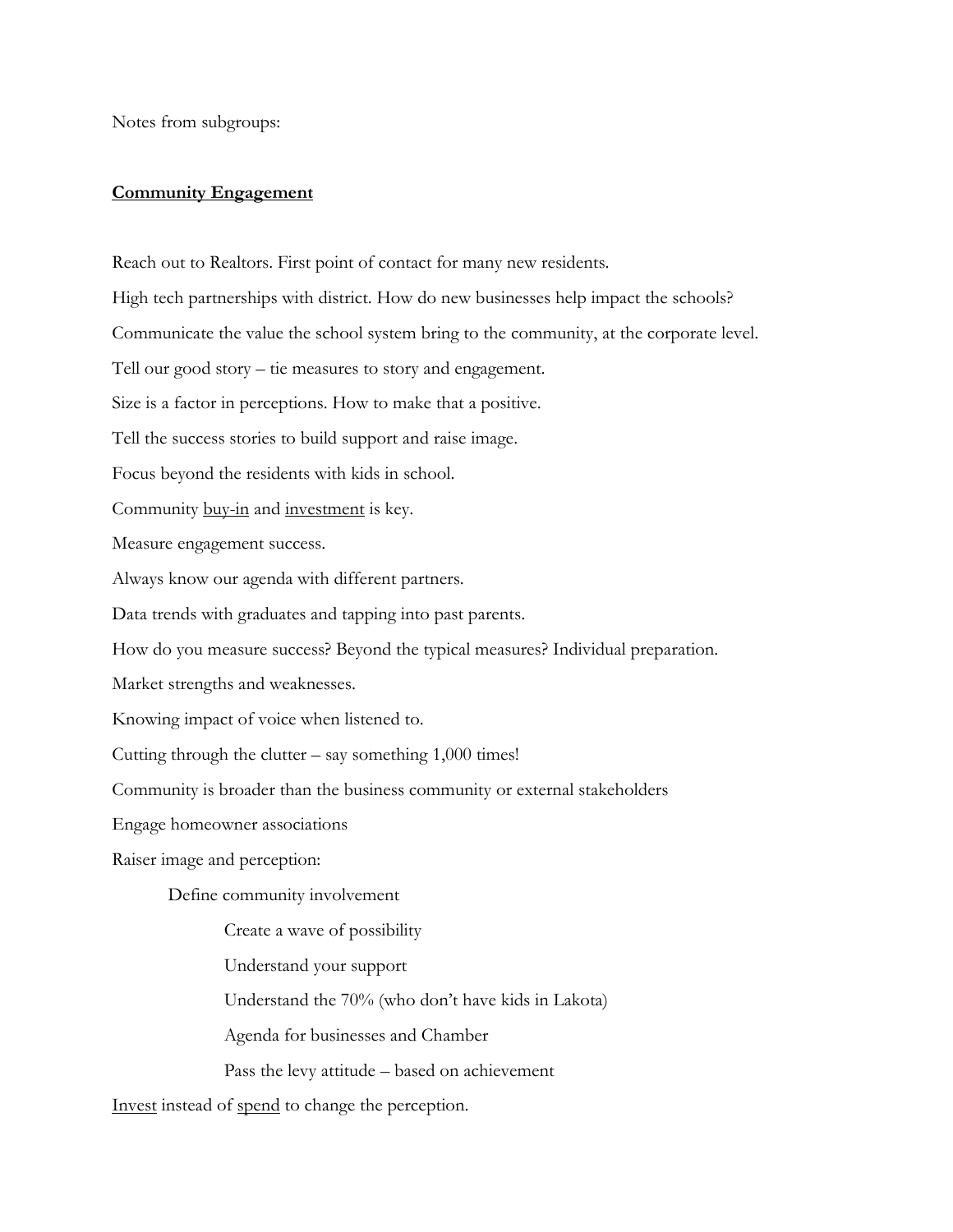Survey students in school

Graduates within five years of graduation Survey what do parents hear at home Internships – prepared after graduation Leverage social media networks – measure long-term success Go where people are – don't rely on them to come to you. Quantify success to "tell a story" Communicate facts of impact to schools of community changes. Know your audience to make relationships mutually beneficial. See district more as a "giver" than an "asker"

#### **Fiscal Responsibility**

Don't let up – continue good work Growth vs. decreases in students Return on investment Communicate clearly – next levy, balanced budget Still spend/invest enough to get the best teachers and professional growth Spend on quality No is the right answer sometimes. Working with other government entities Exposure at a young age Internships at better than Mason's. Perception of education and financial responsibility. Invest in results Review budget yearly to extend 2020. Seek grants. Total community value. 70 percent of community doesn't have a stake in schools Strategy for growth, most bang for the buck Compare to CPI and inflation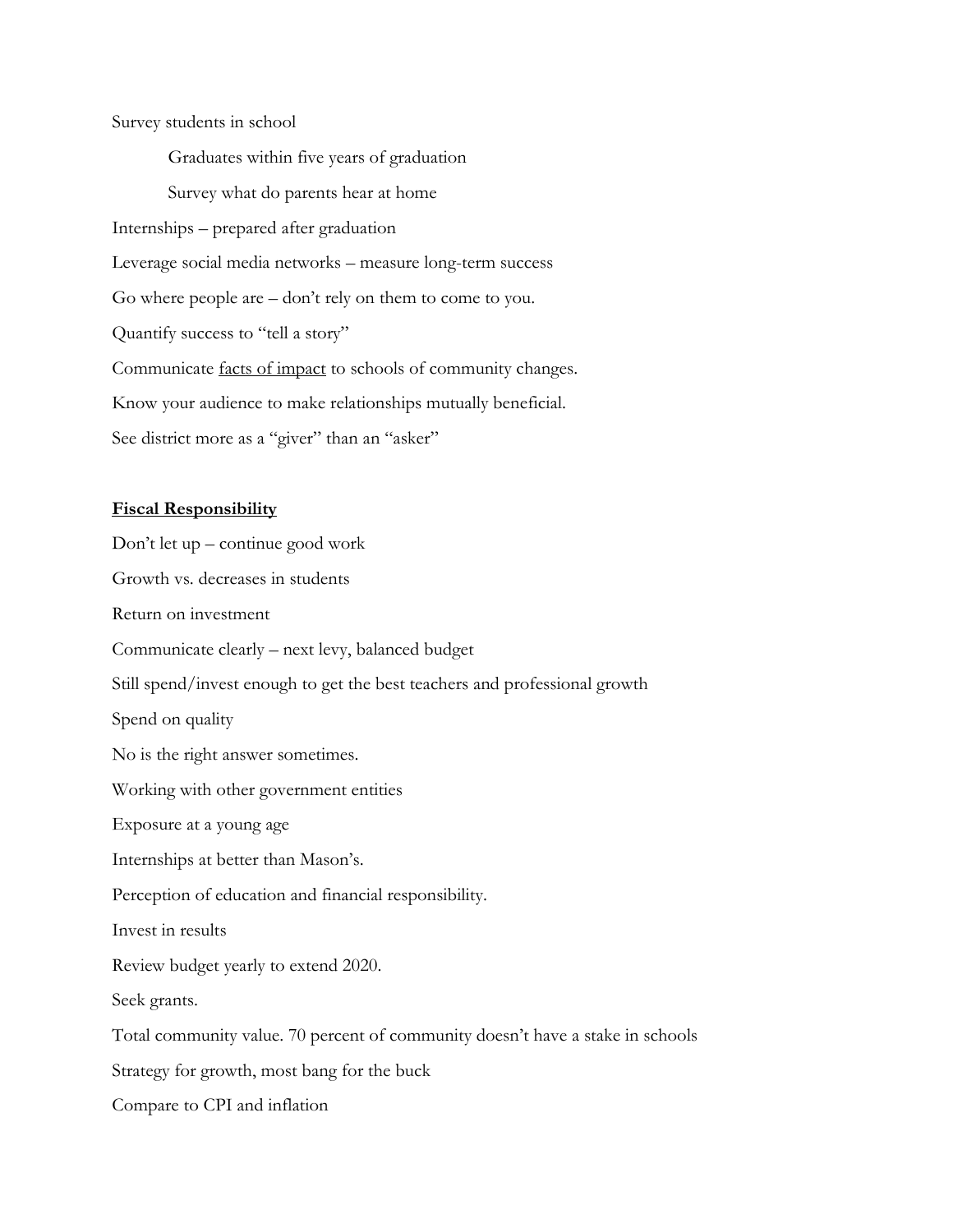Perception of education and financial responsibility

Operational effectiveness and efficiency

**Productivity** 

Operational measures

Measure the relative effective property tax rate (relative to other school districts)

Prove how school investment helps the whole community (including non-parents)

Happens if we trust the district's plan

Add systems to track productivity

- how you make decisions
- track data over time
- seamless transition

Hold people accountable in daily operations – lead to operations measures

Fiscal and operational sustainability

Financial communication

Good principals who can organize/manage

Maintain continuity to keep great staff – invest in people

No surprises

Maintain integrity/trust

Seek alternative revenues

Consider hiring a grant writer

Have a balanced budget every year

Invest in quality staff

Provide quality environment

Work towards balance, not too much cash

Create a foundation

Report-out on spending

In-house internships

Longer-term budget forecast – up to 10 years

Retain investment in professional development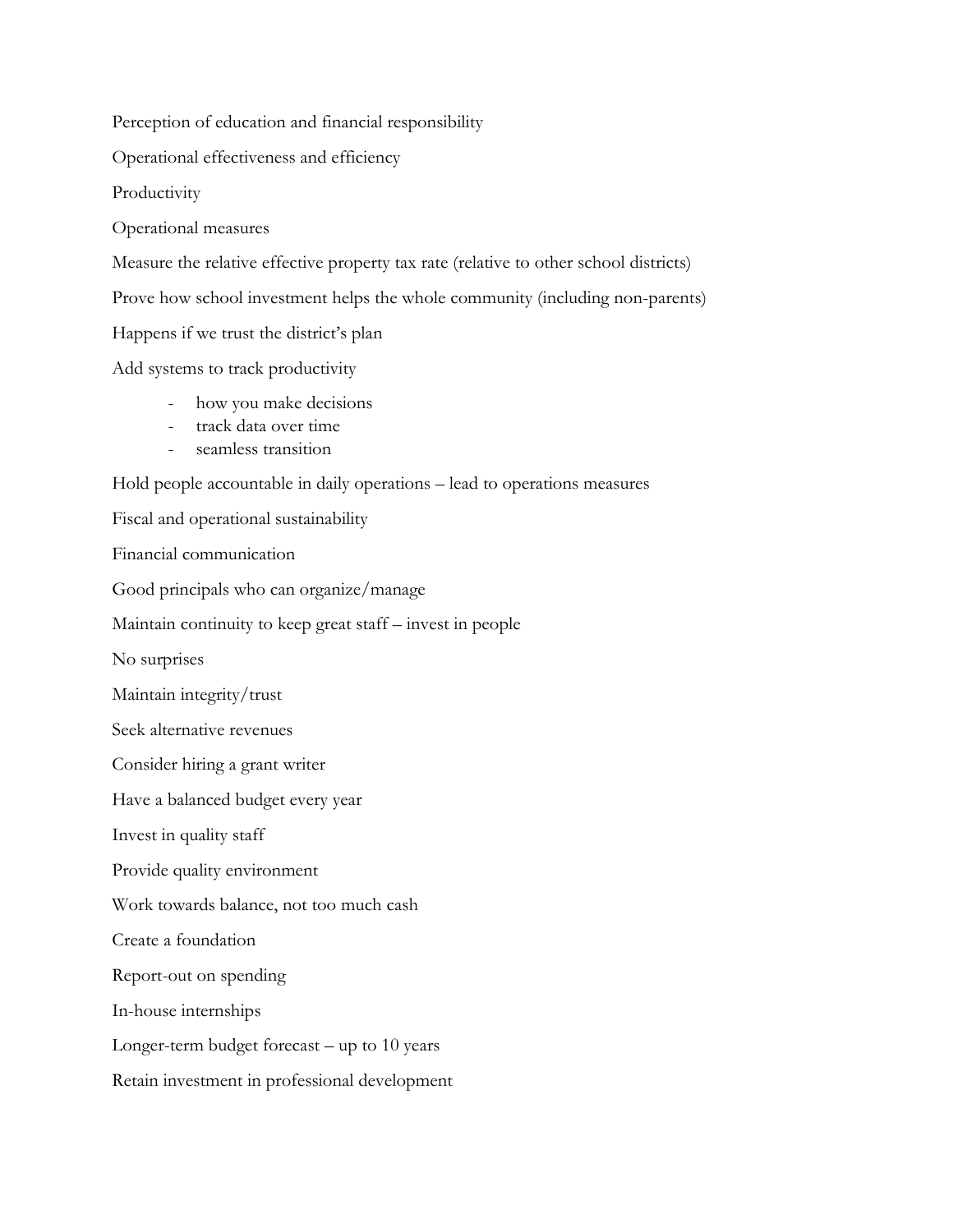Look at total property cost (house price, income taxes, effective rate)

# **Instructional Excellence**

Passion for teaching

Bridge the gap between school and jobs – create well-rounded students (Renaissance, humanities) who are prepared for workforce

Survey teachers – needs assessment

Teachers – come alongside – guide, advocate, role model

Team concepts, participation

Understanding how to participate – role on team

Team members all-in, invested

Investing in quality teachers, professional growth

Challenges with work time

Career skills

Business awareness

Financial literacy

Life skills

Survey students on teacher consistency

Diversity of courses

Grade protocols

Positive attitudes about my teachers

Academic integration vs isolation

Practical vs. theory

Character education – morals, judgment, relationship with teachers, maturity

Academic clubs

Negative per-pupil spending, educational support

Problem solving matters – open children's minds, fine arts get only limited exposure

Students are the customer

Quality teachers – maintain and improve performance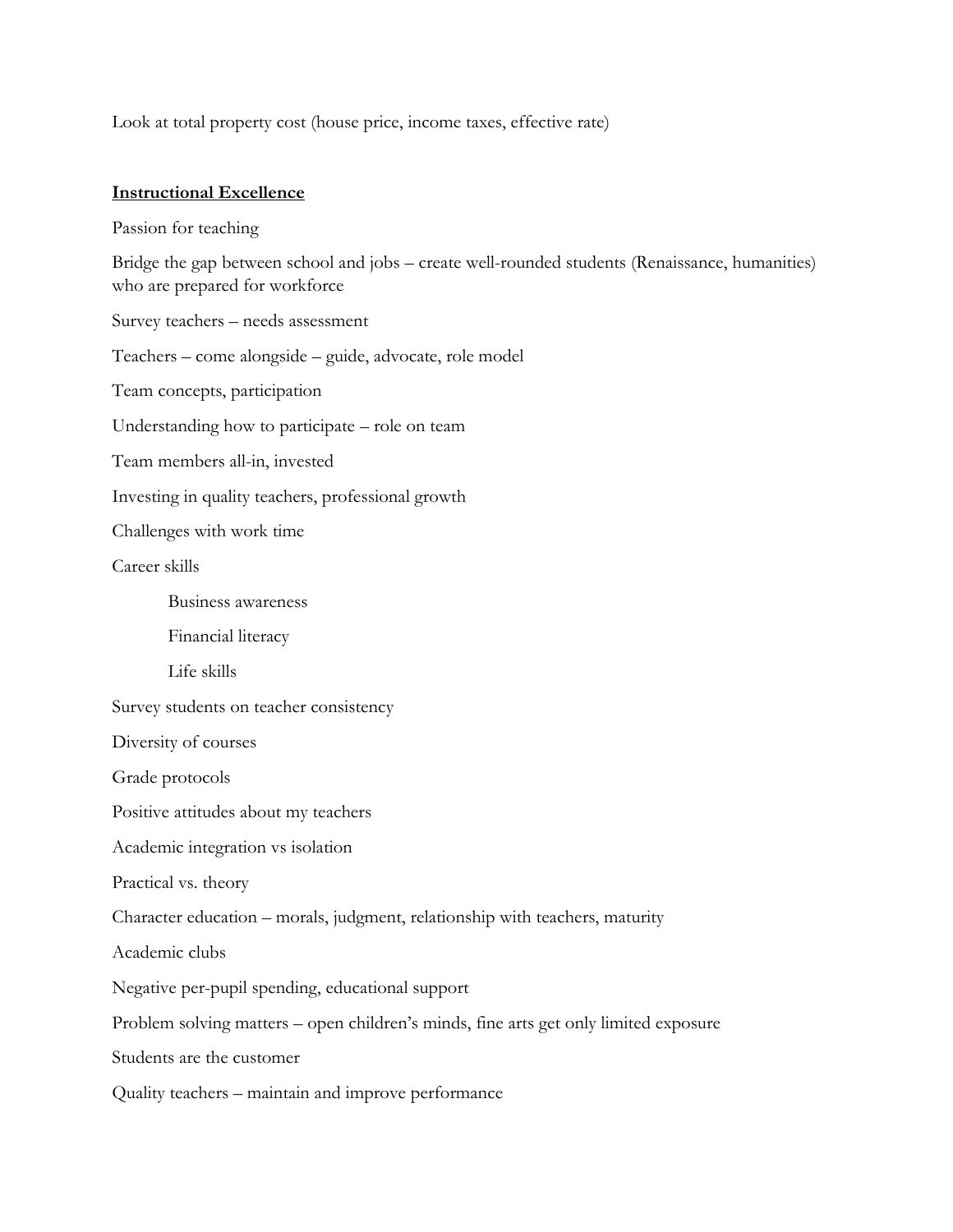Make learning fun Job skills – career readiness, IT, skill careers, trades, manufacturing Additional offerings 7-12 Global environment – cultural literacy, language development, global marketing Don't be a center of attention – be a team player Quality of teachers Pay – retention Environment Leadership development Get rid of poor teachers Principal should lead, encourage excellent teaching culture Overcome Butler Tech barrier, career tech is necessary – awareness, need inventory Not every student needs college Invest in principal training, assistant principals, team leaders Why do kids need management training after high school and college? Request management skills But what is the role of the parent? Is this beyond teachers? The academic bubble – relationship gap between profs and students Relationships with teachers is key Inviting Open Bring them problems, your philosophy Not a lecture…facilitate the kids Change perception of our excellence – Realtors, Business

# **Notes from all groups together:**

# General:

Get the right comparison districts (not Mason)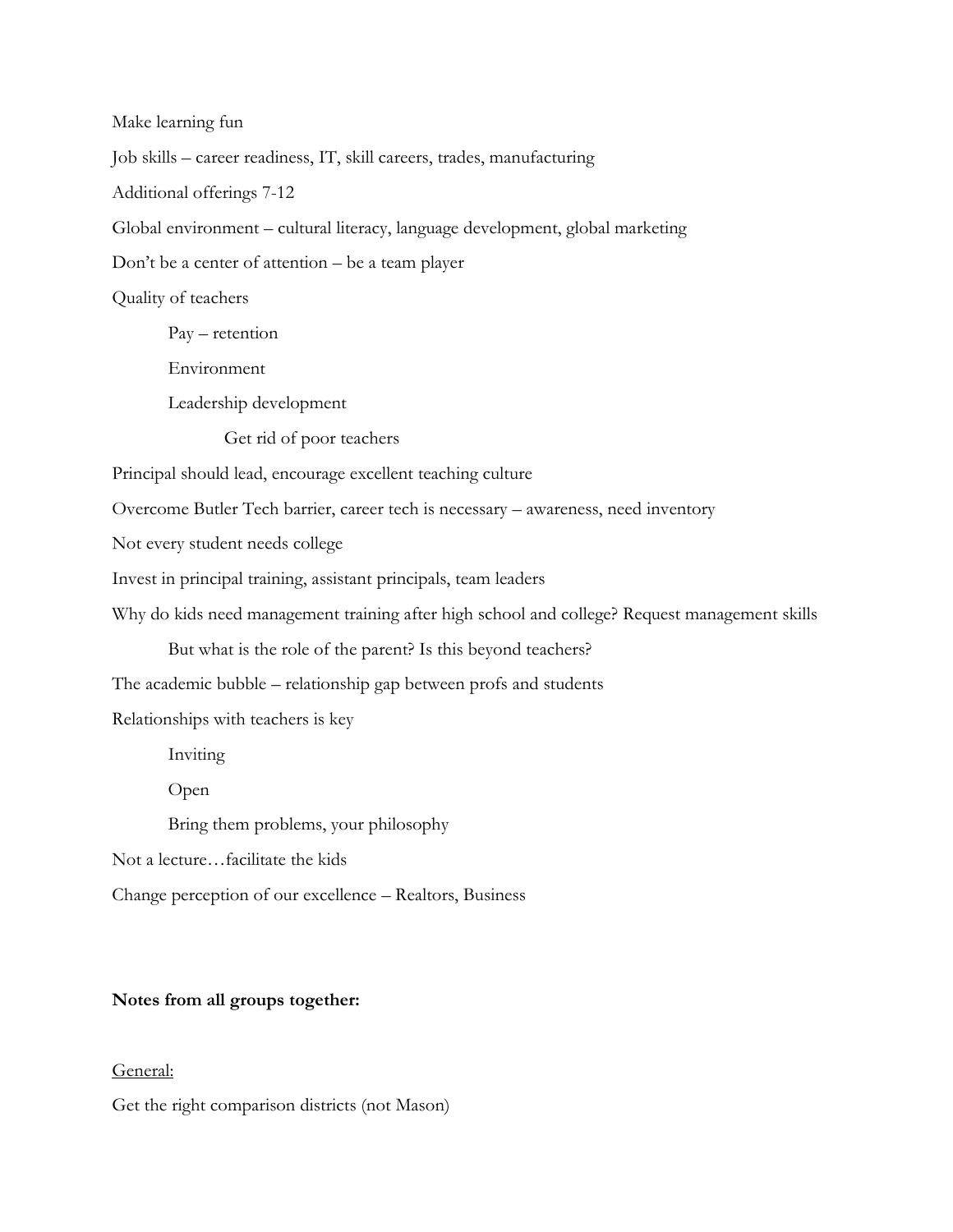# What are the limits on us?

Diversity/real world experience is our strength

Tape graduates' success stories

"Sometimes higher taxes are a good thing" (from a local business person)

We are an aging (community)…what will we look like?

What is our change narrative into the future? What is the district's role?

Ideal scenario is a compelling vision – our identity might help get that

This is still the new era

- Market that
- Five years since the deficit

Show the story of the future, and our strengths into change/future

Needs

- Ready to enter work force

Wants

- Endless

Find partnerships for wants What is the core – measure that Keep fiscal balance Can't be exceptional in all areas Need to know our identity to know needs vs wants Figure this out, then figure a way to deliver What do we want, and what are we willing to pay for?

### Community Engagement

Better share story

Reach the 70 percent

Diversify messaging

Stress mutuality between schools and community